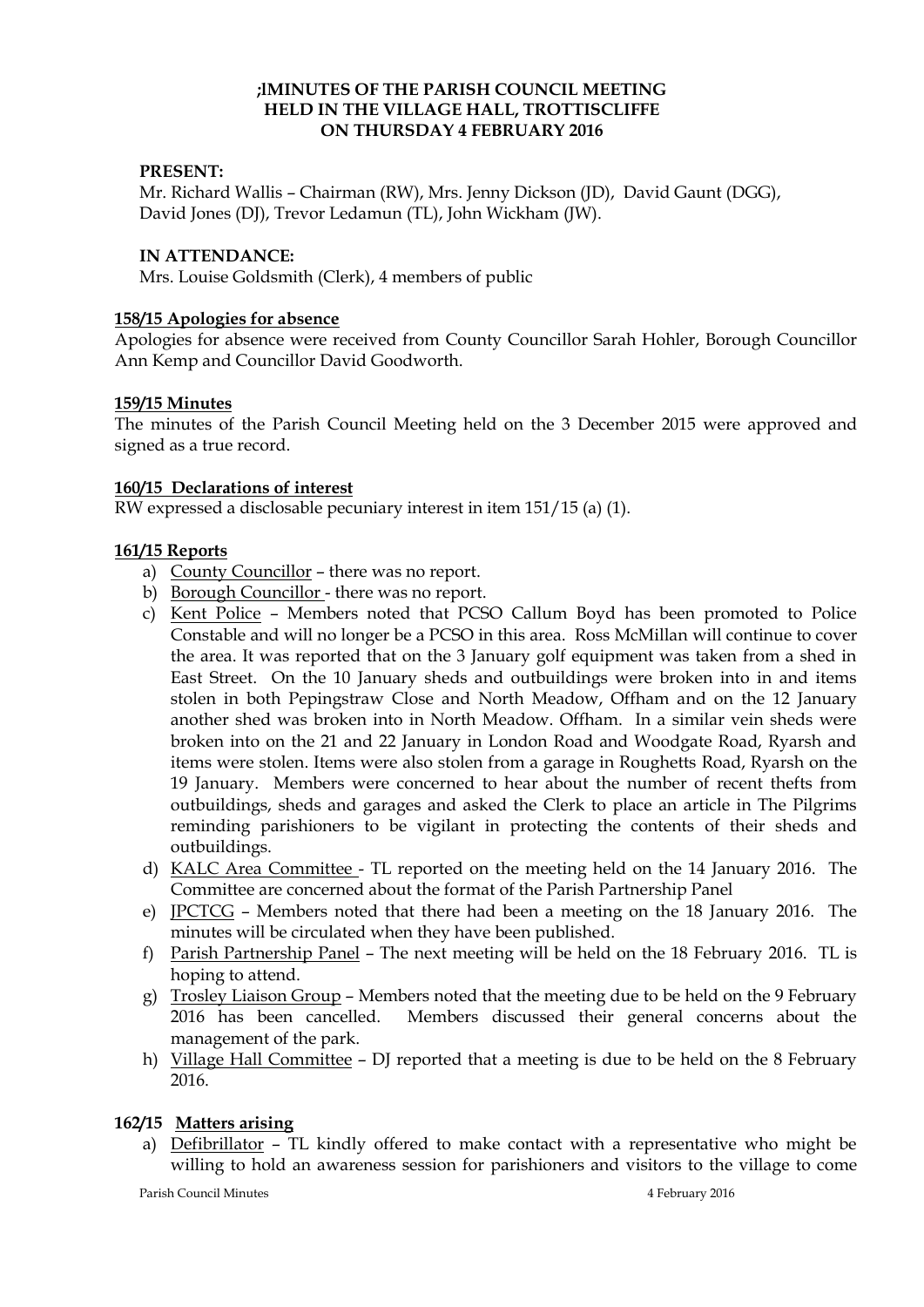along to and find out more about how a defibrillator can save lives. Once a date is known this will be published in The Pilgrims.

- b) Parish Plan/Emergency Plan RW offered to progress this item this month.
- c) Request to re-site the dog waste bin in Pinefields Lane Members considered alternative locations for the dog waste bin and **resolved** that the Clerk should find out if T&MBC would agree to it being sited near to the allotments in Green Lane.
- d) Trottiscliffe School Diamond Jubilee June 2016 It was **resolved** that JD would represent the Parish Council on the committee set up to organise the celebrations. The Clerk reported that the school were thinking about having a tea party in School Lane and a celebration around the beacon at 4.30pm. Members had some reservations about the suggestion of holding a tea party in the road outside the school and the Clerk was asked to find out more details about this. Members **resolved** that the school could use the recreation ground for the Summer Fete due to be held on the 2 July 2016, subject to sight of a risk assessment.

### **163/15 Finance & Policies**

a) Statement of payments to be made and income received

### **Balances as 26 January 2016:**

|              | £ 1,674.64 |
|--------------|------------|
|              | £17,510.43 |
|              | £21,000.71 |
| $\mathbf{f}$ | 40.20      |
|              |            |

### **Receipts**

National Savings Account Interest for 2015 - £12.47

#### **Cheques for signature TPC Current Account:**

| Supplier            | Description                | Cheque | Amount                |
|---------------------|----------------------------|--------|-----------------------|
|                     |                            | Number |                       |
| Mrs L S Goldsmith   | (Salary- 6 weeks)          |        |                       |
|                     | $25/12/15 - 05/02/16$      | 000005 | £ 236.23              |
| <b>HMRC</b>         | (Clerk's Tax)              | 000006 | £157.20               |
| Mrs L S Goldsmith   | (Expenses)                 | 000007 | £ 87.83               |
| Richard Abel        | (Grass cutting – November) | 000008 | £240.00               |
| Richard Abel        | (Hedge cutting – December) | 000009 | £480.00               |
| Viking              | (Ink)                      | 000010 | 8.24<br>$\mathcal{F}$ |
| Kent Wildlife Trust | (Annual Subscription)      | 000011 | £ 49.00               |
| Ludus Leisure Ltd.  | (Play equipment repairs)   | 000012 | £2,772.00             |
| South East Water    | (Allotment water supply)   | 000013 | £ $55.45$             |
| PM Olley            | (Christmas Tree)           | 000014 | £ 140.40              |
| <b>Total</b>        |                            |        | £4,226.35             |

#### **Transfer from TPC Reserve Account to TPC Current Account: £4,226.35**

| <b>Cheques for signature TPC TCC Account:</b> |                                            |               |          |  |  |  |
|-----------------------------------------------|--------------------------------------------|---------------|----------|--|--|--|
| <b>Supplier</b>                               | Description                                | <b>Cheque</b> | Amount   |  |  |  |
|                                               |                                            | Number        |          |  |  |  |
| <b>EDF</b> Energy                             | (Electricity village hall Oct 15 – Jan 16) | 000001        | £ 230.55 |  |  |  |

The Chairman proposed that the cheques listed above be signed. Agreed.

Parish Council Minutes **1998** 2016 2016 2016 2017 2018 2019 2016 2017 2018 2019 2016 2017 2018 2019 2017 2018 2019 2016 2017 2018 2019 2017 2018 2019 2019 2018 2019 2019 2019 2018 2019 2019 2019 2018 2019 2019 2019 2019 20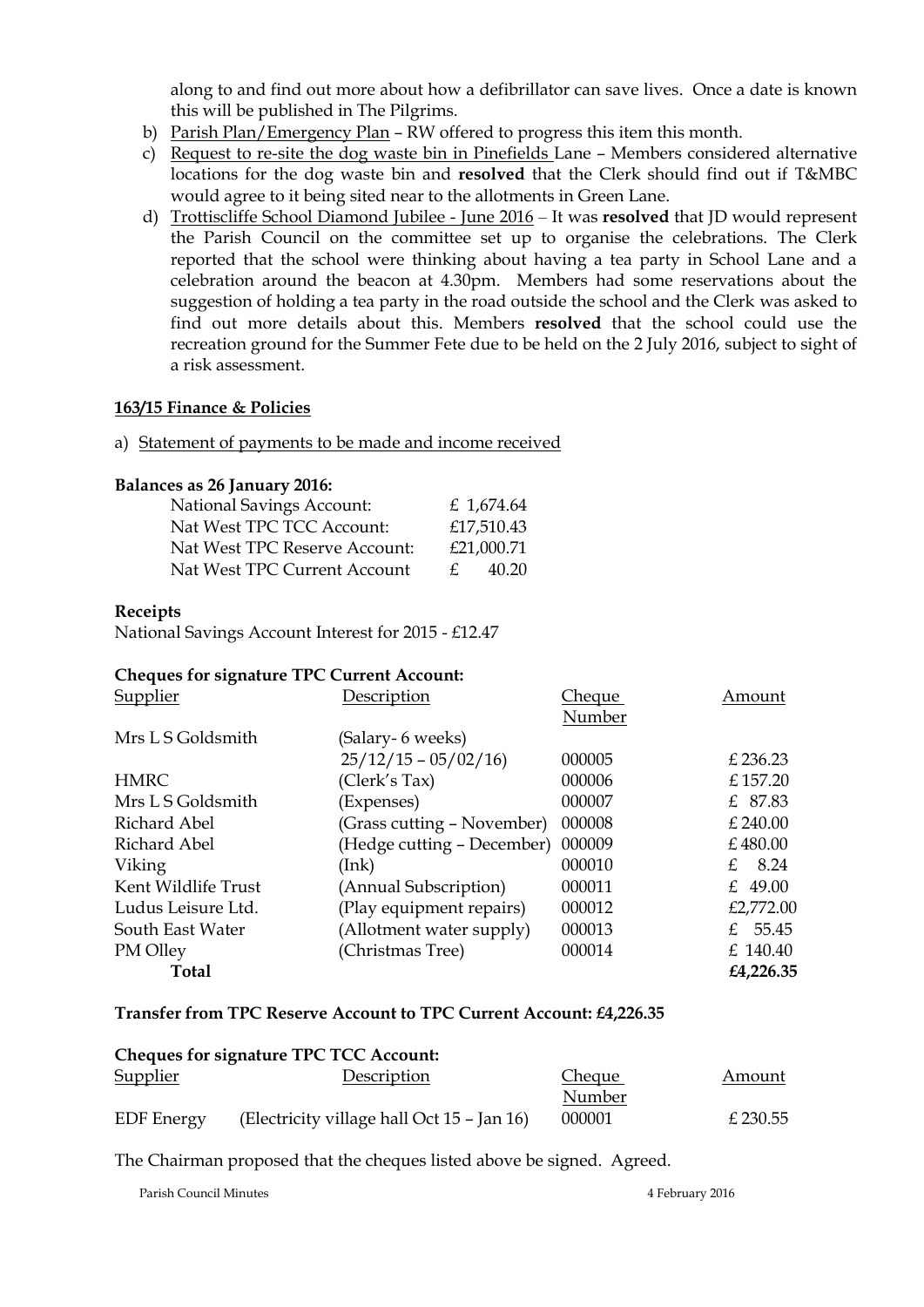b) Transparency Fund - Members noted that the Clerk had been successful with an application for government funding for a laptop, printer and software and for a payment to the Clerk for hours spent in setting up the dedicated website. A cheque from KALC is expected this week and the Clerk will then purchase the equipment.

c) Adoption of a Model Publication Scheme and revised Code of Conduct - Members **resolved** to adopt these policies, copies of which had been previously circulated. The Clerk will place a copy of each policy on the website. It was also suggested and agreed that the Clerk places a copy of her job description and sickness and disciplinary policies on the website.

d) Asset Register – The Clerk had circulated a revised draft asset register. Members were asked to send any comments to the Clerk. It was noted that the Parish Council's insurance is due for renewal on the 31 May 2016. The Clerk will obtain quotes.

# **164/15 Members of public:**

Four members of public spoke against planning proposal TM/15/03940/FL.

## **165/15 Planning**

a) Applications:

## 1] TM/15/03902/FL – Beaumont, Taylors Lane, Trottiscliffe, ME19 5ES

Erection of two storey side extension and replacement of dormer window to front roof slope. *Resolved to ratify a decision made between meetings of no objection.* 

2] TM/15/03803/FL – Luxor, Ford Lane, Trottiscliffe, ME19 5DP

Construction of detached single storey garage. Conversion of existing integral garage into a habitual room including new front bay window – *Resolved to ratify the following decision. Although*  we have no objection to the conversion of the existing garage to a habitual room we do object to the *construction of a detached single storey garage.*

*This section of Ford Lane as you enter Trottiscliffe village is rural in character with dwellings set back from the road with hedges and planting to property boundaries. The location of the proposed garage is too close to Ford Lane and so would have a negative visual impact on the rural approach to the village.*

*On a technical point the south elevation is drawn incorrectly and so gives a false impression of the structure. The height of the oak timber cladding would be less and the extent of tile hanging greater.*

3] TM/15/03163/FL – Plough Inn, Taylors Lane, Trottiscliffe, ME19 5DR

Creation of timber pergola to patio area. Replacement of cellar flaps and decorative works to the kitchen and WCs. *Resolved to ratify a decision made between meetings of no objection.*

*20:33hrs RW expressed a disclosable pecuniary interest and left the meeting. DJ took over as Chairman.* 4] TM/15/03940/FL – Darrens Meadow Farm, Green Lane, Trottiscliffe, ME19 5DX

Change of use of agricultural land to a mixed use of equestrian paddock and agricultural together with the erection of a stable block, a potting shed, a farm shop and rest room/office and the provision of hard-standing to form access driveway and vehicle parking and turning areas.

*Resolved: To object to the above proposals for the following reasons:*

*1) Green Lane is a small private unadopted lane. A number of properties directly border the road and local knowledge informs us that they are concerned about their safety. The fact it is a private road presents*  possible complex legal issues in terms of access for commercial vehicles and maintenance. We believe that *the road cannot support any increase in traffic and would significantly increase safety concerns to residents, ramblers and horse riders that use the lane. It is currently impossible to turn left coming along Green Lane from the village into this area and given the poor levels of visibility turning out of the area is also precarious. We therefore question the viability of this entrance given the likely increase in the volume of traffic and the deliveries to the shop*

*2) The application site off Green Lane is in an Area of Outstanding Beauty and abuts a protected open space*  which is defined by policy OS1A. The fact that the built form is shown tight up to the southern boundary

Parish Council Minutes **1998** 2016 2016 2016 2017 2018 2019 2016 2017 2018 2019 2016 2017 2018 2019 2017 2018 2019 2016 2017 2018 2019 2017 2018 2019 2019 2018 2019 2019 2019 2018 2019 2019 2019 2018 2019 2019 2019 2019 20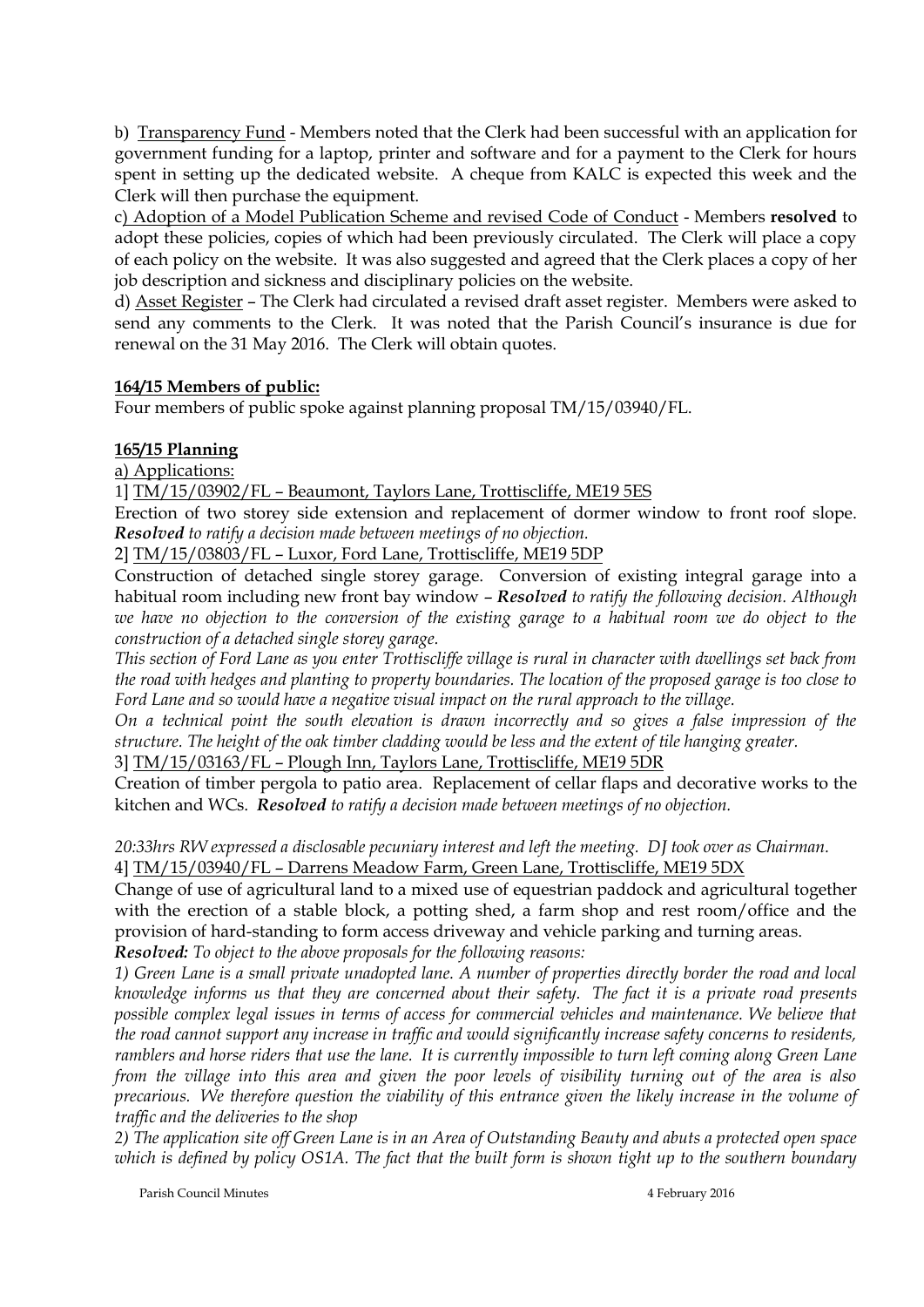*without any proposed landscaping will have a negative detrimental impact on this protected rural open space.*

*3) There is an established hedgerow to the eastern boundary (not shown on the application plans) and we are concerned that the proposals for the stables would damage this hedgerow.The applicant needs to demonstrate that it will not impact on root protection zones of the hedge.*

*4) We are sceptical about why the stables have been positioned to the rear of the land and the need for the trackway. We feel the area of the land to the north should be kept open to minimise any visual impact on the AONB and views from adjacent public rights of way.*

*5) We are also sceptical about the design of the stables which look more like holiday cabins having windows and a non-traditional stable doors. They are also significantly larger than the average stable.*

*6) We question the amount of grazing land available to the horses and suggest that T&MBC consult the British Horse Society on the guidelines for the recommended amount of grazing required for each horse. There also seems to be no mention of storage provision for horse feed or indeed how such an area will be accessed.*

*7) We are very concerned that there have been no surveys on the land given this is the AONB and renown for the wildlife. We would expect an application of this nature to be accompanied by a topographical survey to show existing trees and hedges.*

*8) We would question the need for a farm shop in this area given the proximity of Spadeworks. We note that we have not been provided with any opening hours for the proposed shop.*

*9) A rest room is to be provided but again there is no information given on the treatment of the sewerage.*

*10) Finally we are concerned about the visual impact on the neighbouring properties and believe the proposals will be harmful to their residential amenity.*

*Future plans should differentiate between the application boundary (in red) and land ownership (in blue). The current drawings show the application site extending into the protected open space to the south and so gives the impression that this land is owned by the applicant.*

*The dimensioned sizes on the drawings give a false impression of their size. i.e the width of the proposed stables is stated to be 4 metres where in fact the width of the roof scales 6.7 metres.*

# *20:53hrs 3 members of public left the meeting and RW returned to the meeting and resumed as Chairman.* 5] TM/16/00109/MIN - Wrotham Quarry Addington Lane Trottiscliffe

Details pursuant to conditions 12, 30, 37, 38, 40, 41, 42, 44, 47 and 49 of planning permission TM/14/04075/MIN (Extension to existing quarry to extract silica sand, construction sand and to infill the void with inert waste on land to the north of Addington Lane (KCC ref. KCC/TM/0378/2014). *Resolved: No objection.*

## b) Decisions from T&MBC

1] TM/15/03537/FL - Land Rear of Cedar House Church Lane, ME19 5EB

Demolition of redundant sheds and construction of new single storey dwelling house and garage. (Revised proposal following refused permission TM/15/00487/FL). *Approved*

2] TM/15/03501/RD – Willandown, 9 Pinesfield Lane, Trottiscliffe, ME19 5EL

Details of external materials and ridge height pursuant to conditions 2 and 4 of planning permission TM/15/00490/FL (Erection of a pre-fabricated timber building for ancillary residential use to accommodate an elderly relative). *Approved*

3] TM/15/02431/FL – Land between M20 and M26, West of Ford Lane,

Proposed temporary (30 years) change of use from agriculture to agriculture and solar photovoltaic farm with associated static arrays of photovoltaic panels together with cabins to contain inverter cabinets and transformers, storage cabin and a cabin to house a substation, with perimeter fencing, CCTV network, trackways, landscaping and ecological enhancements. *Approved*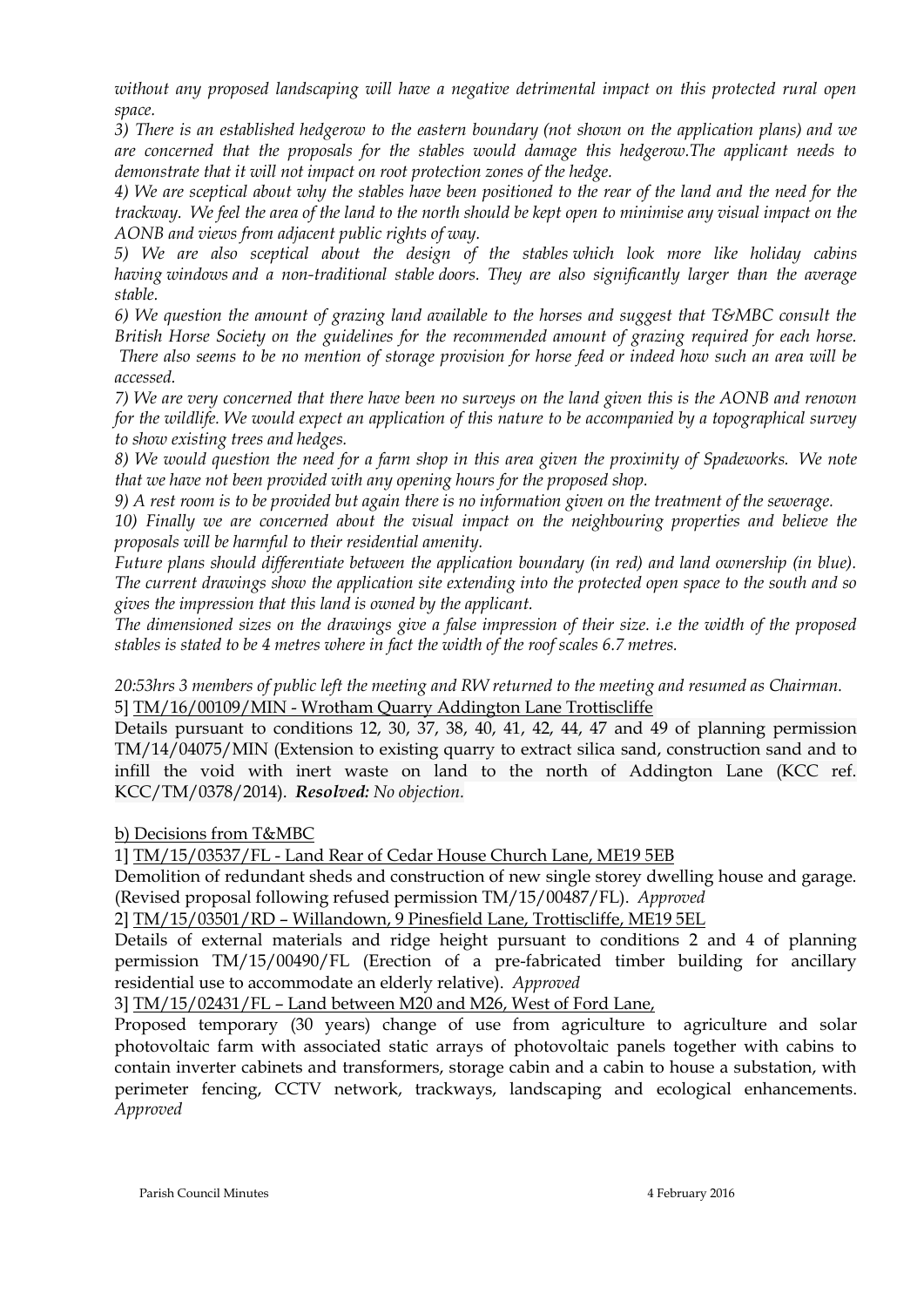c) Other planning matters

1] KCC/TM/0378/2014 – Wrotham Quarry – Members noted that Ian Fern, the new owner of the quarry, will try and make either the Parish Council meeting due to be held in March or April. A resident in Ford Lane has advised the Clerk that lorries for the quarry are arriving and creating a noise disturbance in Ford Lane as early as 5.30am. Members were disappointed to hear this and asked the Clerk to write to the new owner, Ian Fern, expressing their concern and suggesting that he advises the freighter companies to not arrive before the quarry is open. The previous owner used to actively discourage the lorries from arriving before the quarry was open.

2] Whitaker Cottage – unauthorised use as separate dwelling. Enforcement are finalising the wording for a Planning Contravention Notice and hope to have this served soon.

3] Trosley Farm – Enforcement has advised the Clerk that they have received a retrospective planning application for some works to create a new sand riding area, new roadway and a small area of hard-surface. Unfortunately the planning application is currently invalid but they are hoping that the applicant will submit the information required to validate the application soon.

4] TM/14/02568/OA – Copper Beech, Pinesfield Lane, Trottiscliffe. – Members noted that an appeal has been lodged against a refusal for an outline application of a detached dwelling house.

5] 4 Taylors Lane, Trottiscliffe – the Clerk was asked to find out from enforcement whether a porch that is currently been constructed requires planning permission.

# **166/15 Highways, Footways and Footpaths**

1] Traffic mounting the pavement on Taylor's Lane - The Clerk and TL had met with two engineers from KCC and County Councillor Sarah Hohler on the 13 January 2016 to discuss the feasibility study for a proposal to install priority signs at this point. KCC have agreed to draft a proposal which will be used to commence the required consultation process. 2] Traffic Survey, Taylors Lane/Vigo Hill –At the same meeting on the 13 January 2016 the engineers from KCC considered the proposal to install two new 30mph deregulation signs to progress a proposal to reduce the speed limit from the A227 Vigo crossroads to the start of the 20mph zone in Taylors Lane. KCC will also draw up draft plans for this proposal. 3] Village Sign formerly located at the duck pond – TL reported that the works to install the sign will be taking place shortly. KCC are happy for the sign to be positioned anywhere on the green as long as it is 450mm back from the carriageway.

## 4] Reported Faults

i) In response to a complaint from a local resident the Clerk was asked to write to the school and ask them to remind parents to be respectful when parking in School Lane and not block the pavements. If the problem persists the Clerk will ask the PCSO to attend and review the situation as the parking on pavements is forcing pedestrians to use the road.

ii) TL has reported the overflowing/blocked drains in Taylors Lane to KCC.

iii) The Clerk was asked to suggest to KCC that where the bridleway meets Green Lane some hardcore is required to make the surface safe.

iv) The Clerk was asked to report that there is a large pothole in Church Lane.

# **167/15 Open Spaces, Recreation Ground and Allotments**

1] RoSPA inspection of the playground

JW reported that Ludus Leisure Ltd have now supplied and installed a steel foundation to the multi-play unit, a Hare Body, a new rubber element for the seesaw and have repaired the slide entry. The wetpour around the three new feet on the multi-play area has been redone and the making good the loose spring handles and foot-rest on the existing springer.